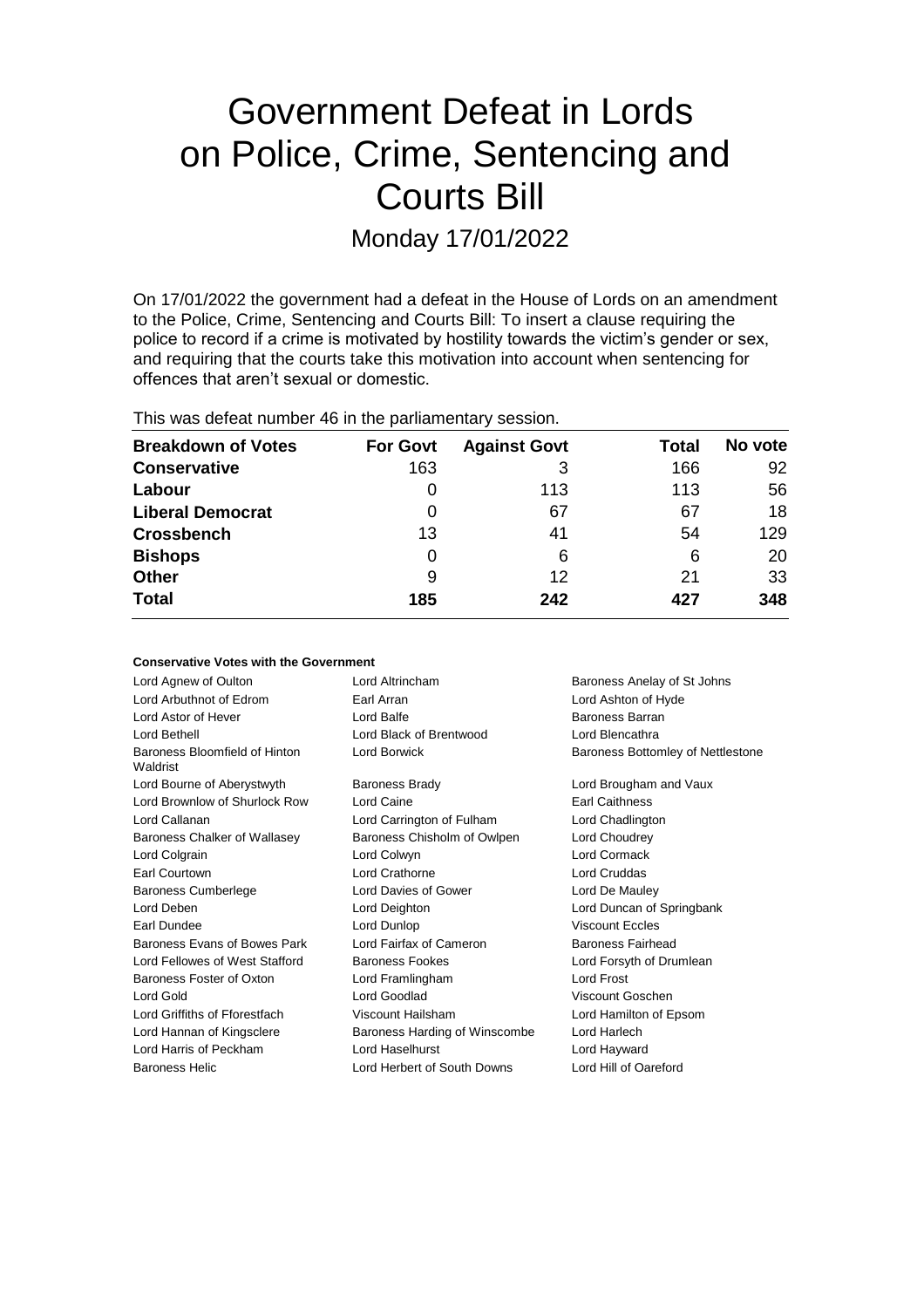Lord Hodgson of Astley Abbotts Baroness Hodgson of Abinger Lord Holmes of Richmond Baroness Hooper Lord Horam Lord Howard of Rising Earl Howe Lord Howell of Guildford Lord Hunt of Wirral Lord James of Blackheath Baroness Jenkin of Kennington Lord Johnson of Marylebone Lord Jopling Lord Kamall Lord Keen of Elie Lord Kirkham Lord Kirkhope of Harrogate Lord Lamont of Lerwick Lord Lancaster of Kimbolton Lord Lang of Monkton Lord Lansley Lord Leigh of Hurley **Lord Lord Lexden** Lord Lord Lord Lilley Earl Lindsay Lord Lingfield Earl Liverpool Lord Lucas Lord Mackay of Clashfern Baroness Manzoor Lord Marland Lord Marlesford Lord McColl of Dulwich Lord McInnes of Kilwinning Baroness McIntosh of Pickering Lord McLoughlin Lord Mendoza Baroness Meyer Baroness Mobarik Lord Moylan Lord Moynihan Lord Nash **Baroness Neville-Jones** Baroness Neville-Rolfe Baroness Nicholson of Winterbourne Baroness Noakes Lord Norton of Louth Lord Offord of Garvel Lord Parkinson of Whitley Bay Lord Patten Lord Pickles **Baroness Pidding** Lord Polak Lord Popat **Baroness Rawlings** Lord Reay Baroness Redfern Lord Ribeiro Lord Robathan Baroness Sanderson of Welton Lord Sandhurst Lord Sarfraz Lord Sassoon Baroness Sater Baroness Scott of Bybrook Lord Selkirk of Douglas Lord Sharpe of Epsom Lord Sheikh Lord Sherbourne of Didsbury Lord Shinkwin Lord Smith of Hindhead Baroness Stedman-Scott Lord Sterling of Plaistow Lord Stewart of Dirleton Baroness Stowell of Beeston Lord Strathclyde **Baroness Stroud** Lord Taylor of Holbeach Lord Trefgarne Viscount Trenchard Lord True Lord Tugendhat Lord Udny-Lister Lord Vaizey of Didcot **Baroness Vere of Norbiton** Baroness Verma Lord Wakeham Lord Wasserman Lord Wei Lord Wharton of Yarm Lord Whitby Lord Willetts Baroness Williams of Trafford Lord Wolfson of Tredegar Lord Young of Cookham Viscount Younger of Leckie

### **Conservative Votes against the Government**

Baroness Morrissey Baroness Newlove Baroness Warsi

### **Labour Votes with the Government**

### **Labour Votes against the Government**

Lord Anderson of Swansea Baroness Andrews Lord Bach Baroness Bakewell Lord Bassam of Brighton Lord Berkeley Baroness Blake of Leeds Baroness Blower Baroness Blower Lord Boateng Lord Bradley **Lord Bragg Baroness Bryan of Partick** Lord Bragg Baroness Bryan of Partick Lord Carter of Coles Lord Cashman Baroness Chakrabarti Viscount Chandos **Baroness Chapman of Darlington** Lord Clark of Windermere Lord Coaker Lord Collins of Highbury Baroness Corston Baroness Crawley Lord Cunningham of Felling Lord Davidson of Glen Clova Lord Davies of Oldham **Lord Davies of Brixton** Baroness Donaghy Baroness Drake **Lord Drayson** Lord Drayson **Lord Dubs** Lord Elder Lord Falconer of Thoroton Lord Faulkner of Worcester Lord Glasman Baroness Golding Lord Griffiths of Burry Port Lord Grocott Lord Hain Viscount Hanworth Lord Harris of Haringey **Lord Haskel Baroness Hayman of Ullock** Baroness Hayman of Ullock Baroness Hayter of Kentish Town Baroness Healy of Primrose Hill Lord Hendy Baroness Henig **Example 20** Lord Hollick **Lord Hollick** Lord Howarth of Newport

Baroness Adams of Craigielea Lord Adonis **Baroness Amos** Baroness Amos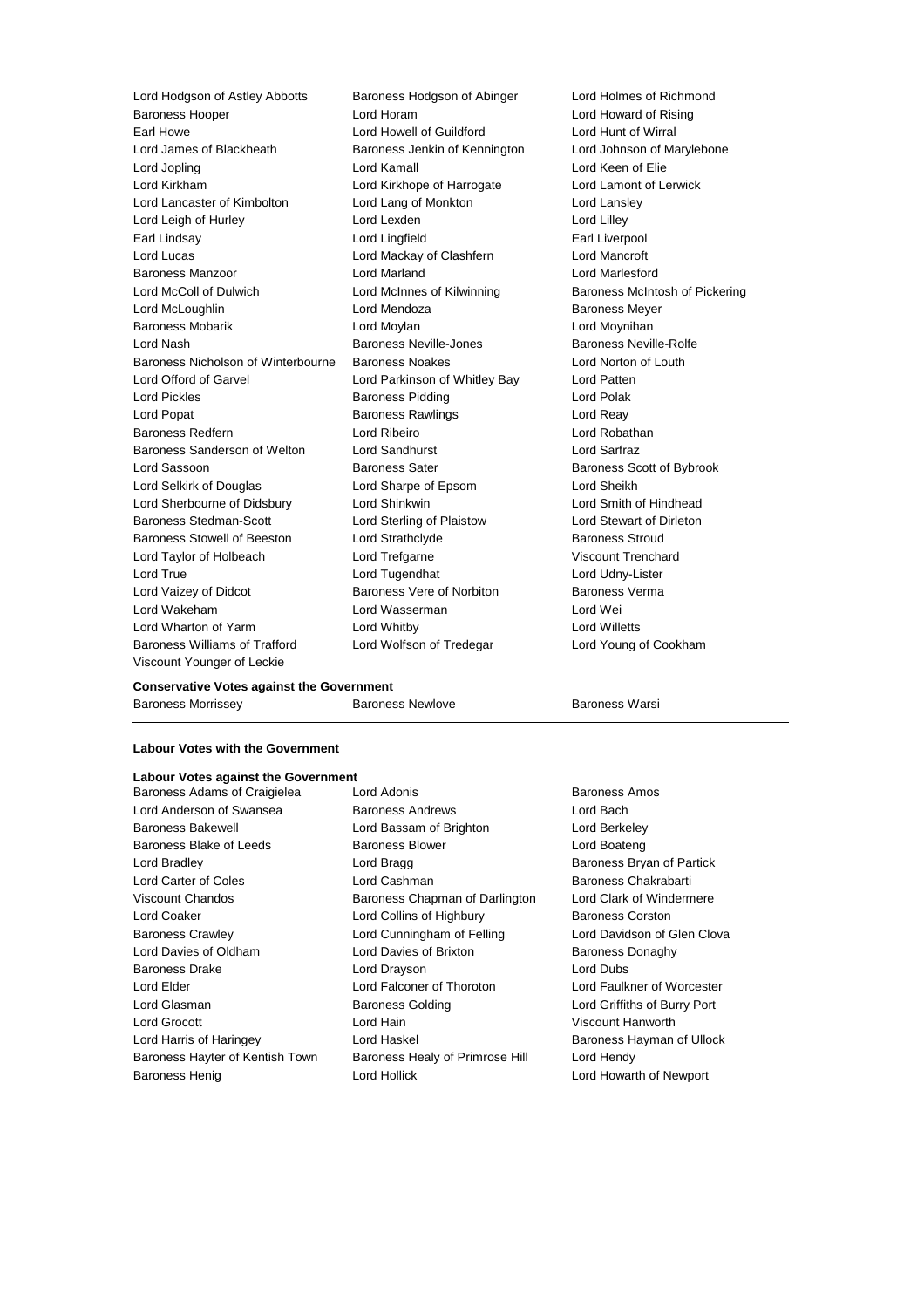| Lord Hunt of Kings Heath             | Baroness Jay of Paddington             | <b>Baroness Jo</b> |
|--------------------------------------|----------------------------------------|--------------------|
| Lord Kennedy of Southwark            | Baroness Kennedy of The Shaws          | Lord Khan o        |
| <b>Baroness Kingsmill</b>            | Lord Knight of Weymouth                | Baroness La        |
| Lord Layard                          | Lord Lennie                            | Lord Levy          |
| Baroness Liddell of Coatdyke         | Lord Liddle                            | Lord Lipsey        |
| <b>Baroness Lister of Burtersett</b> | <b>Baroness Mallalieu</b>              | Lord Mande         |
| Lord Maxton                          | Lord McConnell of Glenscorrodale       | <b>Baroness M</b>  |
| <b>Baroness Merron</b>               | <b>Lord Mitchell</b>                   | Lord Monks         |
| Lord Morgan                          | Baroness Morris of Yardley             | Baroness O         |
| <b>Baroness Pitkeathley</b>          | Lord Ponsonby of Shulbrede             | Baroness Q         |
| <b>Baroness Rebuck</b>               | <b>Baroness Ritchie of Downpatrick</b> | Lord Robert:       |
| Lord Rooker                          | Lord Rosser                            | Baroness Ro        |
| Lord Sawyer                          | <b>Baroness Sherlock</b>               | Lord Sikka         |
| Baroness Smith of Basildon           | Baroness Smith of Gilmorehill          | Lord Snape         |
| Viscount Stansgate                   | Lord Stevenson of Balmacara            | <b>Baroness Ta</b> |
| <b>Baroness Thornton</b>             | Lord Tomlinson                         | Lord Touhig        |
| Lord Triesman                        | Lord Tunnicliffe                       | <b>Baroness W</b>  |
| Lord Watson of Invergowrie           | Lord Watts                             | Lord West o        |
| <b>Baroness Wheeler</b>              | <b>Baroness Whitaker</b>               | <b>Baroness W</b>  |
| Lord Winston                         | Lord Wood of Anfield                   | Lord Woodle        |
| Lord Young of Norwood Green          | Baroness Young of Old Scone            |                    |
|                                      |                                        |                    |

Baroness Jones of Whitchurch Lord Khan of Burnley Baroness Lawrence of Clarendon Lord Lipsey Lord Mandelson Baroness McIntosh of Hudnall Baroness Osamor Baroness Quin Lord Robertson of Port Ellen Baroness Royall of Blaisdon Lord Sikka Lord Snape Baroness Taylor of Bolton Lord Touhig Baroness Warwick of Undercliffe Lord West of Spithead Baroness Wilcox of Newport Lord Woodley

#### **Liberal Democrat Votes with the Government**

### **Liberal Democrat Votes against the Government**

Baroness Barker **Communist Communist Communist Communist Communist Communist Communist Communist Communist Communist Communist Communist Communist Communist Communist Communist Communist Communist Communist Communist Commu** Baroness Bonham-Carter of Yarnbury Baroness Brinton **Lord Bruce of Bennachie** Lord Burnett **Baroness Burt of Solihull** Lord Campbell of Pittenweem Lord Clement-Jones **Lord Dholakia Lord Dholakia** Baroness Doocey Baroness Featherstone Lord Foster of Bath Lord Fox Baroness Garden of Frognal Lord German **Earl Glasgow** Earl Glasgow Lord Goddard of Stockport Baroness Grender Baroness Hamwee Baroness Harris of Richmond Baroness Humphreys Lord Hussain Baroness Hussein-Ece **Baroness Janke** Baroness Jolly Lord Jones of Cheltenham Baroness Kramer Lord Lee of Trafford Lord Newby Baroness Northover Lord Oates Lord Paddick Lord Palmer of Childs Hill Baroness Parminter Baroness Pinnock **Lord Purvis of Tweed** Baroness Randerson Lord Razzall Lord Redesdale Lord Rennard Baroness Scott of Needham Market Lord Scriven Lord Sharkey Lord Sharkey Baroness Sheehan **Baroness Sheehan** Lord Shipley **Baroness Smith of Newnham** Lord Stephen Lord Stoneham of Droxford Lord Storey Lord Strasburger **Lord Stunell** Lord Stunell **Baroness** Suttie Lord Teverson Baroness Thomas of Winchester Lord Thomas of Gresford Baroness Thornhill **Entity Control Lord Tope Baroness Tyler of Enfield Baroness Tyler of Enfield** Lord Wallace of Saltaire **Baroness Walmsley Lord Willis of Knaresborough** Cord Willis of Knaresborough Lord Wrigglesworth

Baroness Bakewell of Hardington Mandeville

#### **Crossbench Votes with the Government**

Lord Woolf

Lord Brown of Eaton-under-Heywood Baroness Cavendish Little Venice Baroness Falkner of Margravine Lord Hogan-Howe Lord Hope of Craighead Lord Kakkar Earl Kinnoull **Lord Macdonald of River Glaven** Lord McDonald of Salford Lord Pannick Lord Trevethin and Oaksey Lord Walney